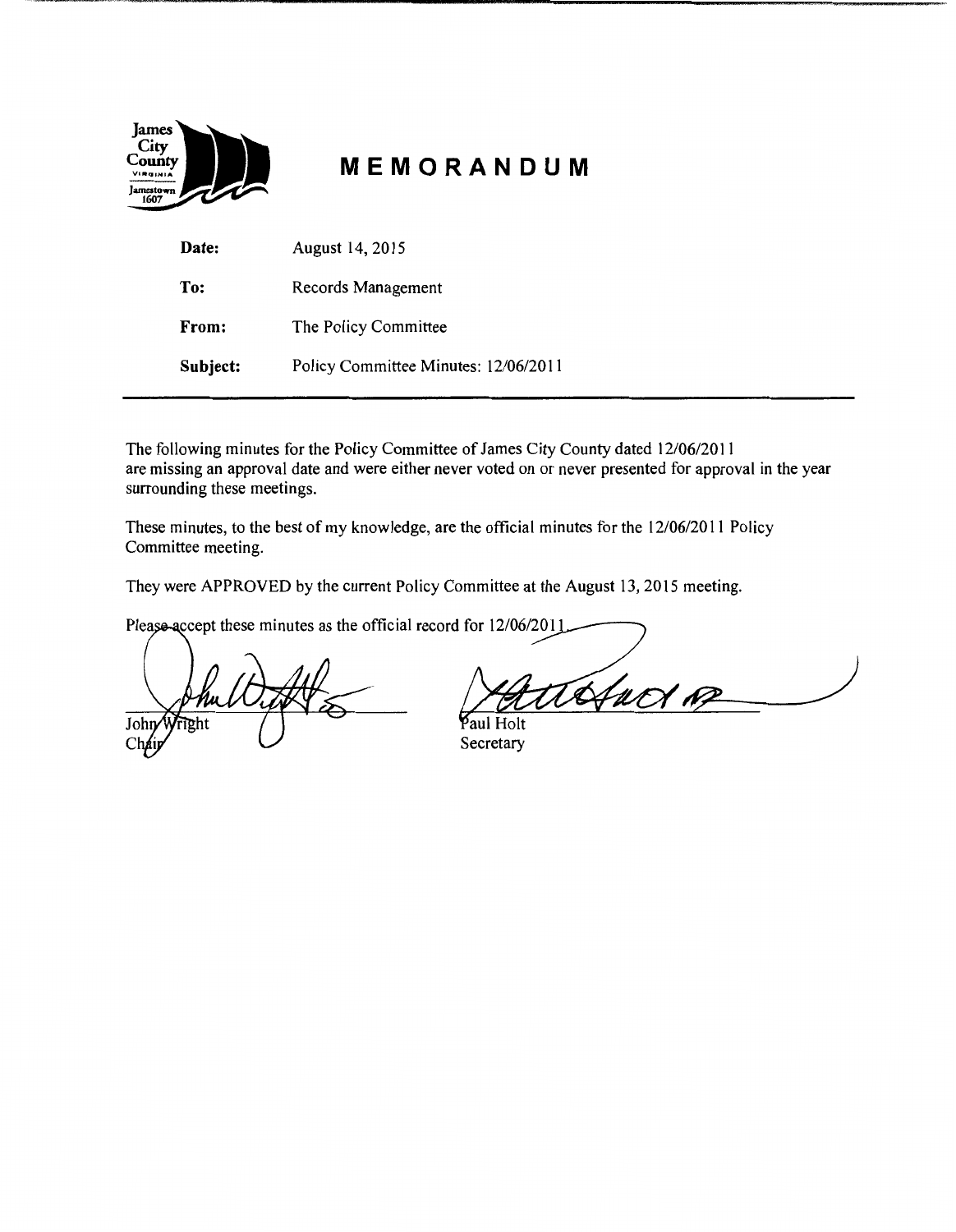### **POLICY COMMITIEE MEETING**

December 6, 2011 12:00 p.m. County Complex, Building A

### **1) Roll Call**

| <b>Present</b>    | <b>Staff Present</b>  |
|-------------------|-----------------------|
| Mr. Rich Krapf    | Ms. Tammy Rosario     |
| Mr. Al Woods      | Mr. Jason Purse       |
| Mr. Tim O'Connor  | Ms. Leanne Reidenbach |
| Mr. Mike Maddocks | Mr. John McDonald     |
| Mr. Jack Fraley   | Mr. Luke Vinciguerra  |
|                   | Mr. Brian Elmore      |

Mr. Rich Krapf called the meeting to order at 12:05 p.m.

## **2) Minutes**

- a) September 1, 2011
- b) September 6, 2011
- c) September 15, 2011

Mr. AI Woods made a motion to approve all three sets of minutes.

In a voice vote, the Committee approved the minutes {4-0: Absent: O'Connor).

## **3) Old Business**

#### **4) New Business- FY13- FY17 Capital Improvements Program {CIP) requests**

Mr. Krapf stated that at this meeting, the Committee would begin the CIP process, ensure there are no questions or concerns, identify department heads the Committee would like to attend a future meeting, and discuss some preliminary rankings. He stated he did not expect the Committee to have everything finalized until at least the second meeting.

Mr. John McDonald stated Mr. Jack Fraley had asked him for fiscal projections to compare to the project list. He stated he would have the projections at the next meeting.

Mr. Krapf asked if there were any requests for agency heads to be available.

Mr. Fraley stated he would like to speak with Alan Robertson from WJCC Schools.

Mr. Krapf stated he would like to speak with Stormwater Division staff. He stated he wants to get an idea of the scale of need between projects, whether there are regulatory issues involved, and if any projects have to be done now.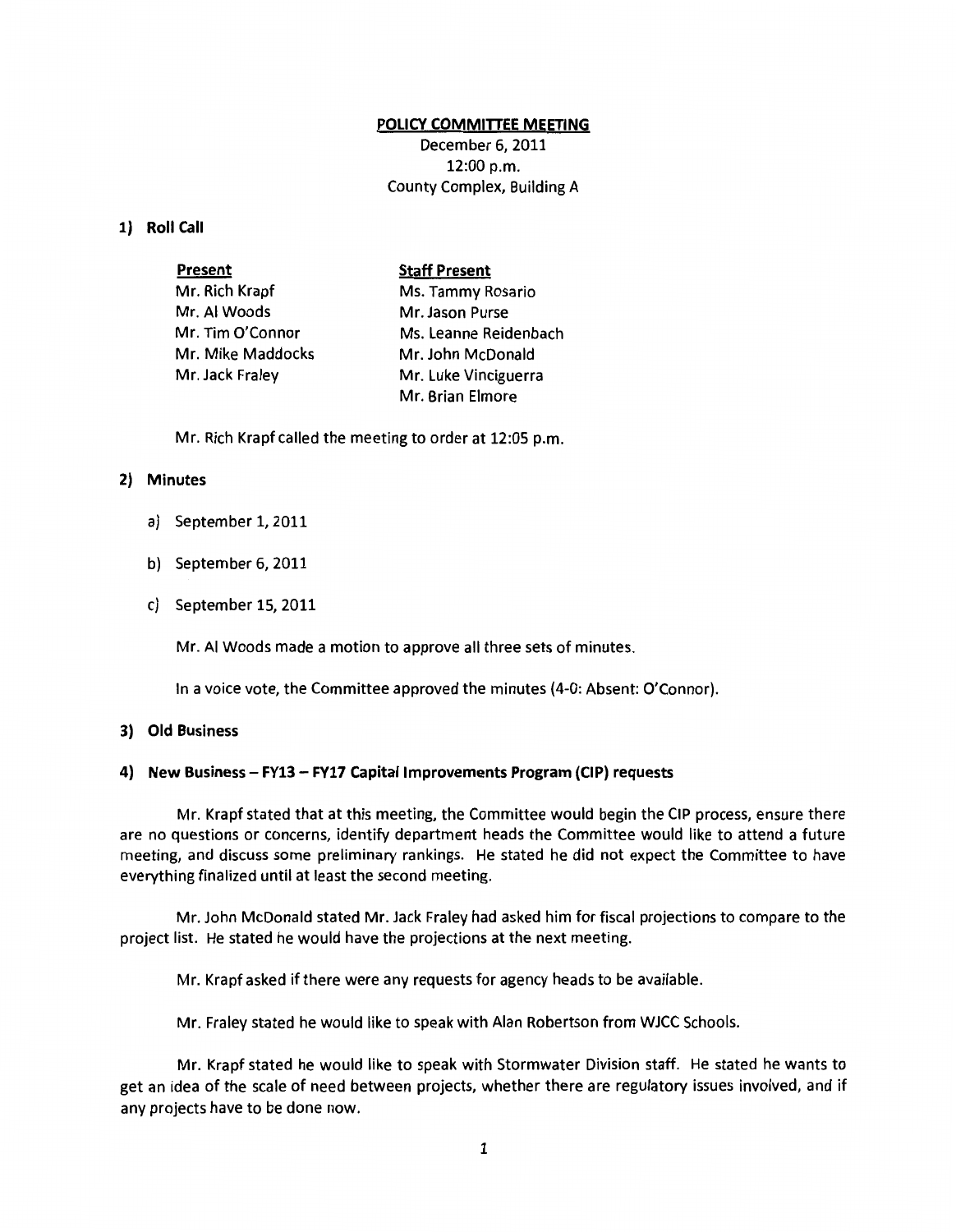Mr. Fraley questioned whether the Stormwater Division's landfill project was a special consideration. He asked if it was required to keep the County's landfill permit and if it was why it was not ranked higher than other projects.

Mr. Krapf stated he would like representatives from Schools, Stormwater, and General Services to attend a future meeting.

Mr. AI Woods stated he would like to speak with a Parks and Recreation representative to discuss utilization questions.

Mr. Purse stated he would follow up with the Fire Department regarding Mr. O'Connor's email about adequate emergency response times in Stonehouse and would have information available in advance of the next meeting.

Mr. Fraley stated he was surprised by the lack of economic development projects on the list. He asked if the Office of Economic Development participated in creating the list.

Mr. McDonald stated the County owns commercial shell buildings and properties it is trying to sell.

The Committee discussed ranking methodologies for economic development scores.

The Committee discussed ranking methodologies regarding the term 'neutral'.

The Committee discussed ranking methods for the projects' affect on operating budgets and revenue.

Mr. Krapf asked staff to use Mr. Fraley's completed rankings as initial figures to encourage further discussion.

The Committee discussed Mr. Fraley's top five ranked projects.

The Committee discussed their ranking methods for Stormwater projects.

The Committee discussed how the various departments rank their own projects. Mr. Mike Maddocks asked why Planning staff did not provide recommendations or scores.

Mr. Purse noted that the individual departments that are requesting the projects rank their priorities rather than Planning staff applying a ranking. Planning staff has done so in the past, but the CIP process was revised to give the Committee a more active role in project evaluations.

Ms. Leanne Reidenbach stated the Commission reviews projects to ensure they reflect the Comprehensive Plan and master plans and that it was a task included in the State Code section pertaining to the role of the Planning Commission.

The Committee discussed Mr. Fraley's lowest ranked projects.

The Committee discussed special consideration rankings.